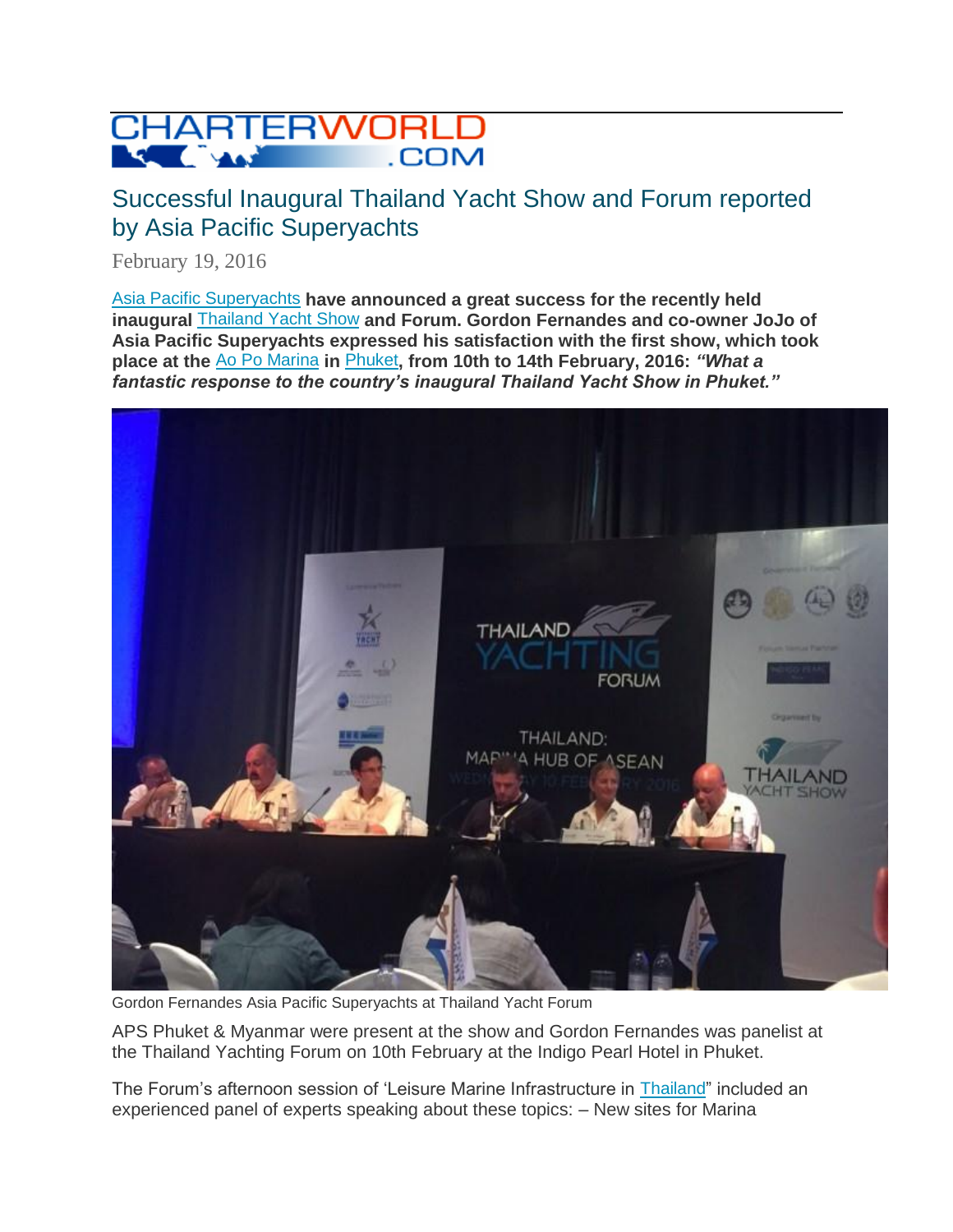developments; – Haul out / dry dock facilities; – Supporting Industries (supply chain); and – Yacht management and agencies. Other panel titles of the afternoon included "Thailand Marina Hub of ASEAN" and "Superyacht Charter Industry in Thailand".

Perhaps the most important subject at the event was the status of the superyacht charter licences between government officials and members of the marine industry, facilitated by the Thailand Yacht Show at the Yachting Forum.



APS Phuket Jojo & Mr Anuchat Thong-Aporn – Acting in Capacity of Director of planning bureau

Though the regulations and rules with regards to the actual superyacht charter licence were hammered out on August 10, 2015 – a number of related issues remain as hurdles for